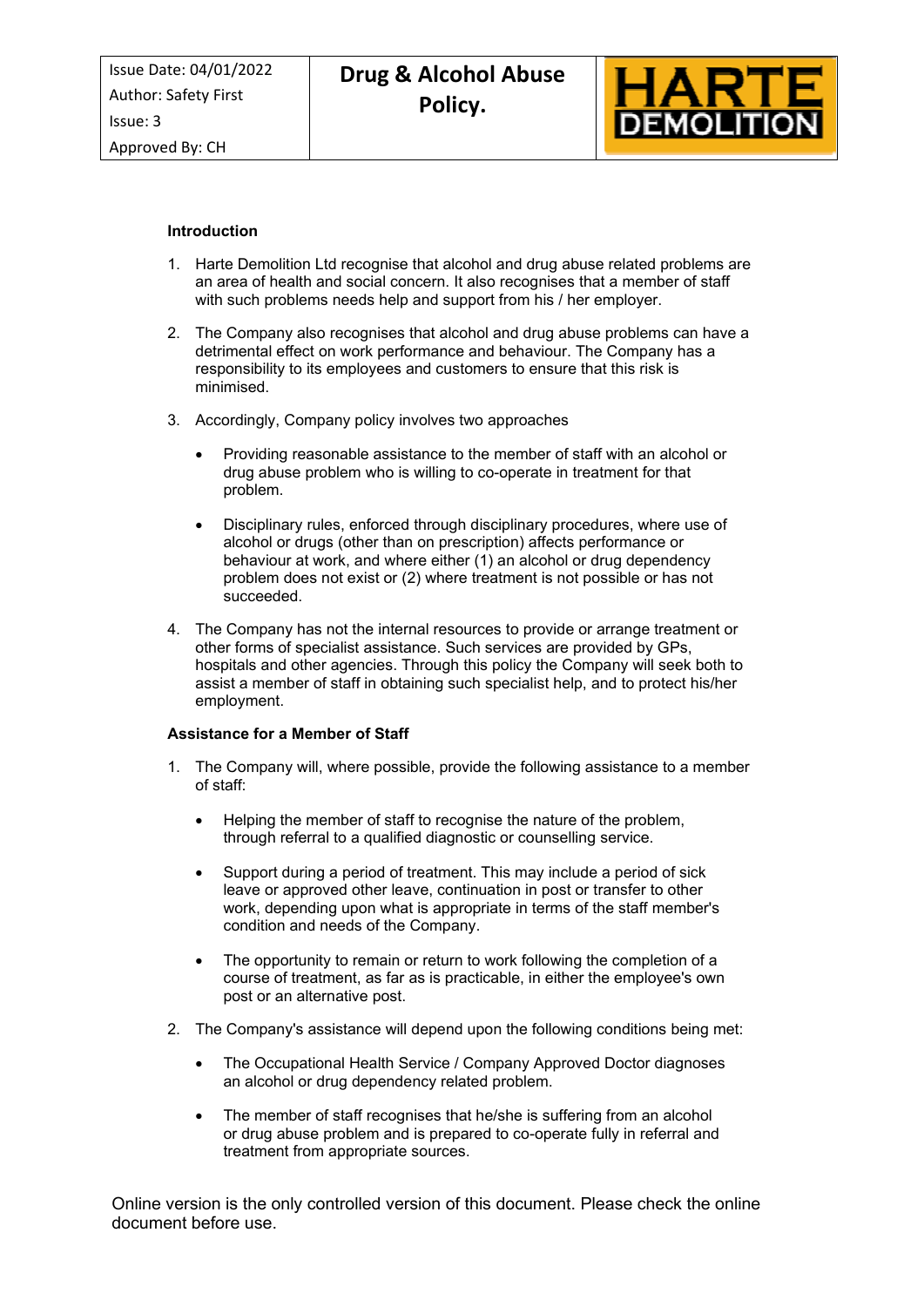

- 3. The Company and its employees must recognise the following limits to the assistance the Company can provide:
	- Where a member of staff fails to co-operate in referral or treatment arrangements, no special assistance will be given and any failure in work performance and behaviour will be dealt with through the Disciplinary Procedure.
	- If the process of referral and treatment is completed but is not successful, and failure in work performance or behaviour occurs, these will be dealt with through the Disciplinary Procedure.
	- A member of staff's continuation in his/her post or an alternative post during or after treatment will depend upon the needs of the Company at that time.

## **Disciplinary Action**

- 1. In line with the Company's disciplinary rules, the following will be regarded as serious misconduct:
	- a) Attending work and/or carrying our duties under the influence of alcohol or drugs.
	- b) Consumption of alcohol or drugs whilst on duty (other than where prescribed or approval has been given).

Breach of these rules will normally result in summary dismissal, and only in exceptional cases will either notice or the reduced disciplinary action of a final written warning be applied.

2. Where a breach of these rules occurs, but it is established that an alcohol or drug abuse related problem exists, and the member of staff is willing to co-operate in referral to an appropriate service and subsequent treatment, the Company will **suspend** application of the Disciplinary Procedure and provide assistance as described above. Staff who do not comply with the treatment suggested or continue to abuse alcohol or drugs will be subjected to the application of the Disciplinary Policy.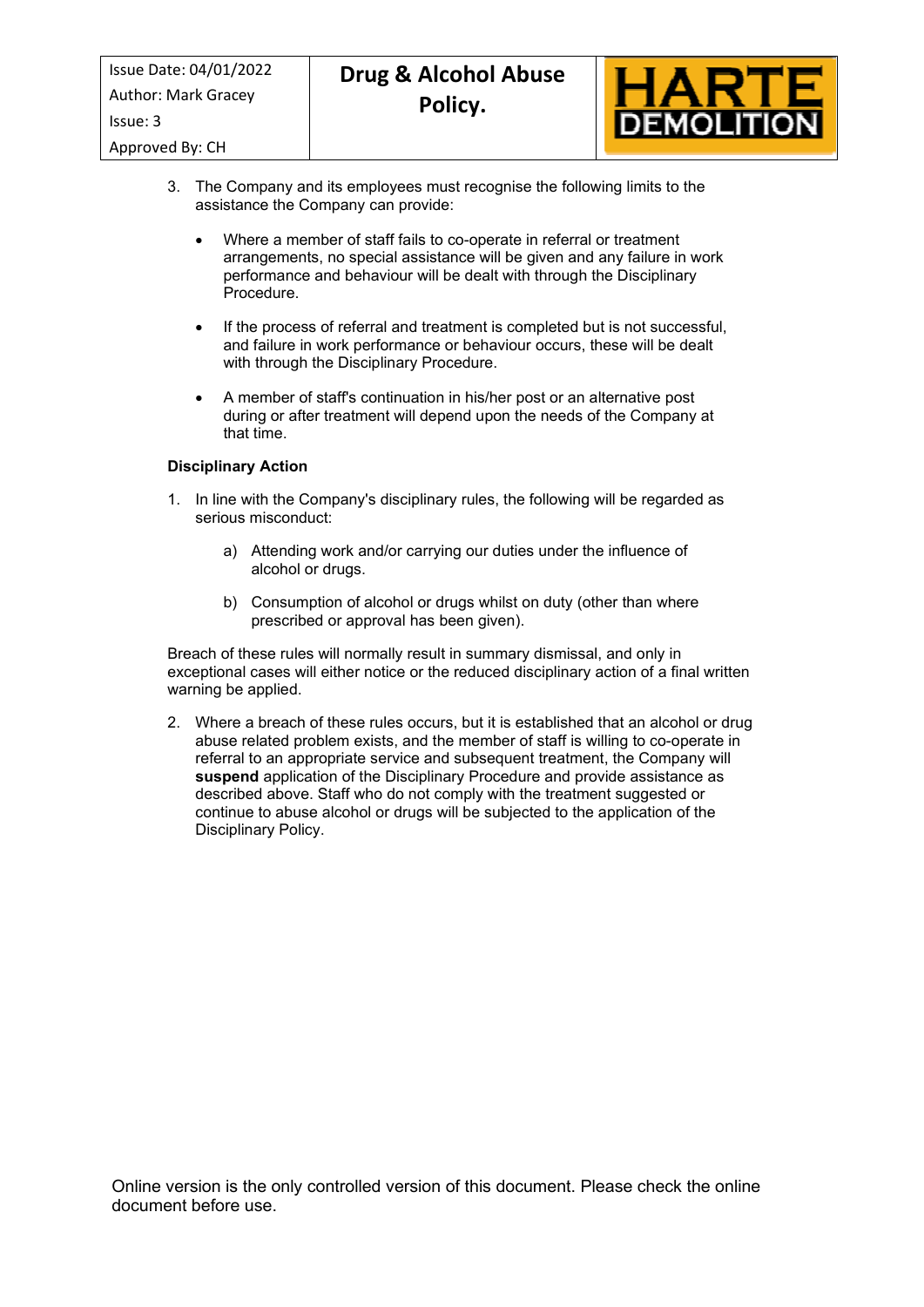

## *Procedures*

## **Nature of the Procedures**

- 1. The procedures define management responsibilities and provide guidelines on:
	- a) Where assistance to a member of staff should be provided and the nature of and limits to such assistance.
	- b) The application of the Company's Disciplinary Procedure.
- 2. Through the Occupational Health Service / Approved Company Doctor the Company will provide:
	- a) Advice and support to managers on
		- i) Whether an alcohol or drug related problem exists
		- ii) progress in treatment
		- iii) re-establishment or continuation at work of a member of staff or other appropriate arrangements.
	- b) Assistance to members of staff with alcohol or drug abuse related problems.
- 3. This does not include directly providing treatment or specialist help which is the responsibility of GPs, hospitals and other agencies working in the field. The Occupational Health Service / Company Approved Doctor, in close liaison with these persons and agencies, will assist staff referred in the following ways:
	- a) through counselling encourage them to come to a better understanding of their problem and the benefits of seeking treatment or help;
	- b) providing advice and direction regarding obtaining treatment and specialist help;
	- c) assisting in continuing at or achieving a return to work.
- 4. Alcohol or drug abuse related problems can come to the notice of management through:
	- a) Failures in work performance or behaviour necessitating use of the Disciplinary Procedure. In such situations the procedure described above should be followed.
	- b) Other means, where a member of staff seeks or agrees to accept assistance on a voluntary basis. In such situations, the procedures described above should be followed.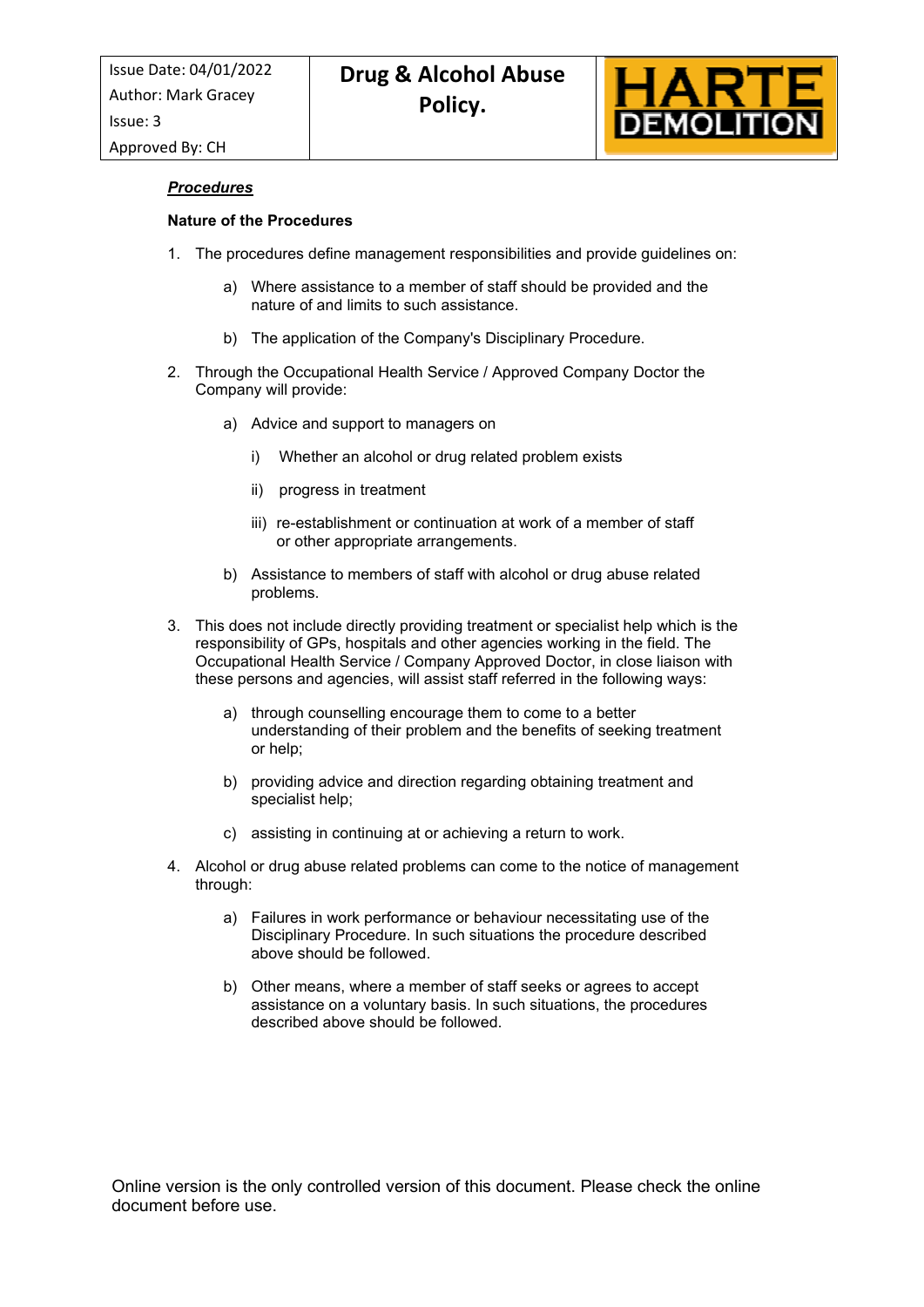

Approved By: CH

## *Situations where use of the Disciplinary Procedure is Appropriate*

## **Recognition of the existence of a possible alcohol or drug abuse problem.**

- 1. Abuse of alcohol or drugs can affect performance and behaviour at work, ie, either through serious misconduct at work, (where there is a direct and demonstrable breach of the disciplinary rules regarding alcohol or drug abuse at work), or where there is a falling off standards of work performance or behaviour, and abuse of alcohol or drugs is a possible cause.
- 2. The immediate line manager will be responsible for responding to such situations, carrying out either counselling or disciplinary investigations and interviews, supported as appropriate by a more senior Manager.
- 3. In such interviews, the possible existence of an alcohol or drug abuse problem should be explored. The line manager is not required to diagnose the existence of an alcohol or drug abuse problem, merely to assess whether such abuse is a possible factor.
- 4. Any requirements of the Disciplinary Procedure regarding allowing the member of staff representation will be observed.

#### **Diagnosing the existence of an alcohol or drug abuse problem.**

- 1. Should the interviews lead to the conclusion that an alcohol or drug abuse problem might exist, and the member of staff accepts referral, the manager should refer the matter to the Occupational Health / Company Approved Doctor, who will be responsible for establishing whether a diagnosis of alcoholism or drug dependence can be made.
- 2. Disciplinary action should be suspended until diagnostic advice is obtained. Where appropriate, suspension arrangements in the Disciplinary Procedure should be followed.
- 3. If the interview fails to lead to the conclusion that an alcohol or drug abuse problem exists, or the member of staff rejects, or fails to co-operate in referral, disciplinary action should be continued, where and as the situation justifies.

### **Confirmation that an alcohol or drug abuse problem exists and treatment arrangements.**

- 1. If a positive diagnosis of an alcohol or drug abuse problem is made, and the member of staff agrees to co-operate in treatment, treatment arrangements should commence.
- 2. Where necessary, the Occupational Health Service / Company Approved Doctor will advise the member of staff regarding treatment and will be responsible for monitoring progress with treatment and advising the manager concerned. This advice should be available at least monthly following commencement of treatment and thereafter as appropriate. (Disciplinary action should be discontinued unless the member of staff fails to co-operate on the treatment arranged.) Should a diagnosis of alcoholism or drug dependence not be confirmed, or should the member of staff refuse to co-operate in treatment, disciplinary action should be continued.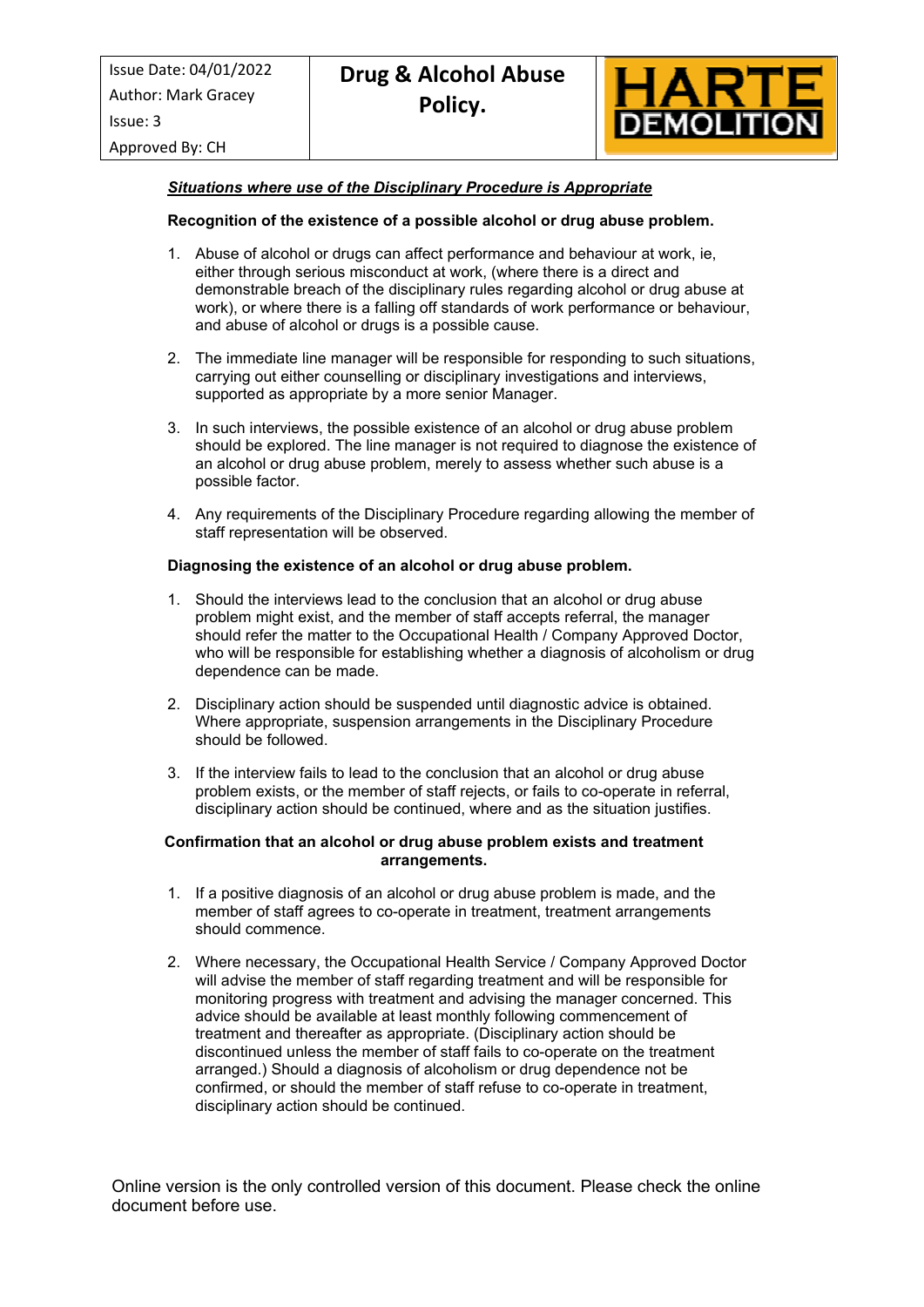

- 3. The Occupational Health Service / Company Approved Doctor will advise on whether a situation has been reached where there is a lack of progress with treatment or lack of co-operation by the member of staff. Managers must review the facts and consider whether there needs to be a return to the use of Disciplinary Procedures.
- 4. Where medical certificates are submitted, sick leave should be given. Should the employee continue to be fit for work during the period of treatment, he/she should be permitted to continue in his/her post or alternative work unless such an arrangement would have an adverse effect on Company services. In such circumstances, annual or unpaid leave should be approved or, exceptionally, suspension arranged.
- 5. If a member of staff has been off work during the period of treatment, before returning to duty, he/she will be seen by the Occupational Health Service / Company Approved Doctor who will advise management regarding capability for continuation in his/her own post and whether any special supervision or other arrangements are required.
- 6. Every effort should be made to comply with the advice provided by the Occupational Health Service / Company Approved Doctor. If it is not reasonably practicable to do so, and as a result, the member of staff is not able to resume duty, employment may be terminated on the grounds of incapacity (ill health).
- 7. If a member of staff is again involved in disciplinary situations resulting from alcohol or drug abuse related problems, a second referral to the Occupational Health Service / Company Approved Doctor and suspension of the disciplinary procedure may be appropriate. If they advise positively on the possibilities of further treatment or help and the willingness of the member of staff to co-operate, the disciplinary procedure may be suspended again to permit treatment and help to be undertaken. This second referral will not apply if the further disciplinary problems involve serious misconduct. Third and subsequent referrals are not permissible.